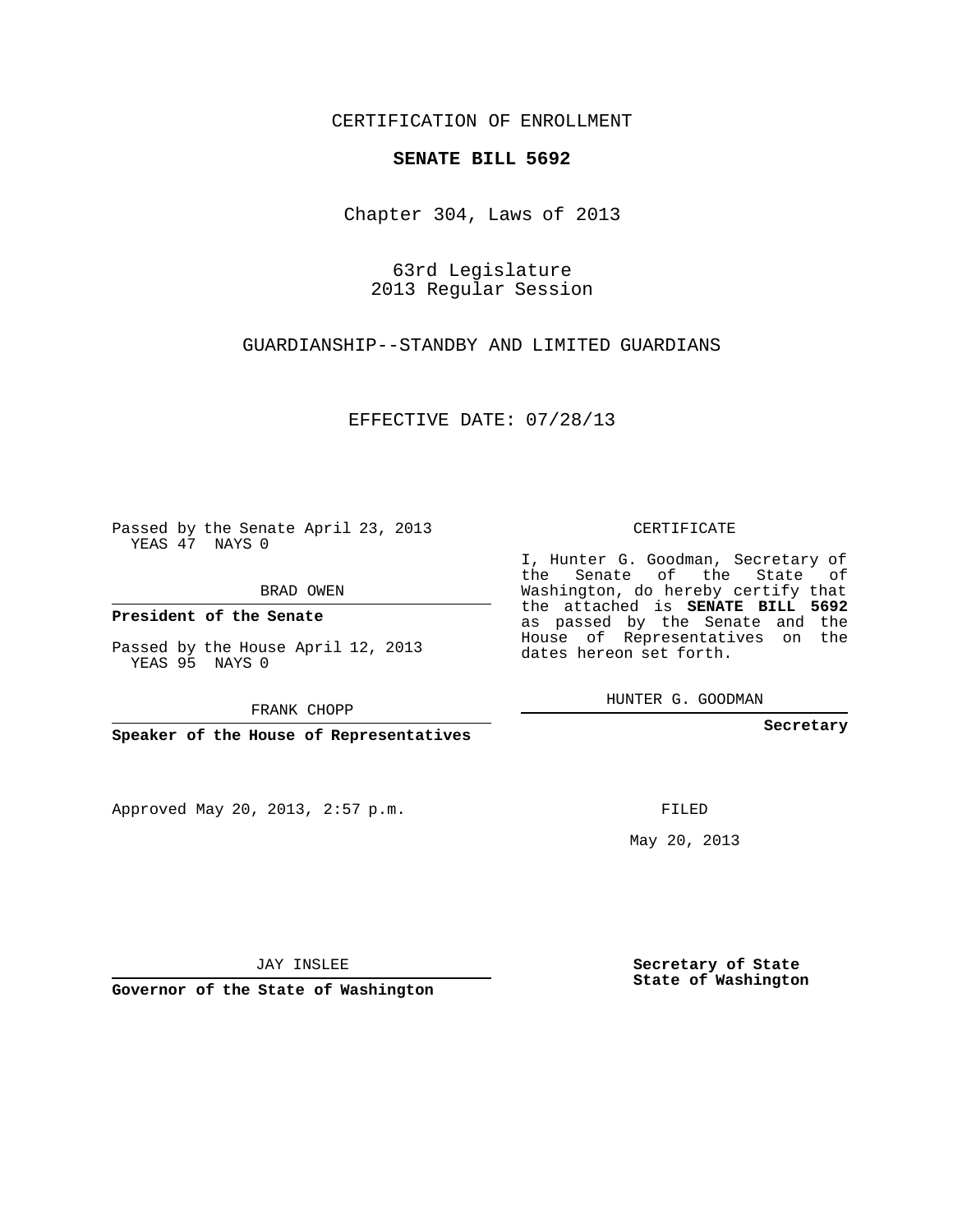## **SENATE BILL 5692** \_\_\_\_\_\_\_\_\_\_\_\_\_\_\_\_\_\_\_\_\_\_\_\_\_\_\_\_\_\_\_\_\_\_\_\_\_\_\_\_\_\_\_\_\_

\_\_\_\_\_\_\_\_\_\_\_\_\_\_\_\_\_\_\_\_\_\_\_\_\_\_\_\_\_\_\_\_\_\_\_\_\_\_\_\_\_\_\_\_\_

## AS AMENDED BY THE HOUSE

Passed Legislature - 2013 Regular Session

| State of Washington                             | 63rd Legislature                                                  | 2013 Regular Session |  |
|-------------------------------------------------|-------------------------------------------------------------------|----------------------|--|
| By Senators King, Harper, Conway, Eide, and Tom |                                                                   |                      |  |
|                                                 | Read first time 02/08/13. Referred to Committee on Law & Justice. |                      |  |

 1 AN ACT Relating to standby guardians and limited guardians; and 2 amending RCW 11.88.125.

3 BE IT ENACTED BY THE LEGISLATURE OF THE STATE OF WASHINGTON:

 4 **Sec. 1.** RCW 11.88.125 and 2011 c 329 s 5 are each amended to read 5 as follows:

6 (1) ((The -person)) Any individual or professional guardian 7 appointed by the court as either guardian or limited guardian of the 8 person and/or estate of an incapacitated person shall file in writing 9 with the court, within ninety days from the date of appointment, a 10 notice designating a standby ((<del>limited</del>)) guardian or standby limited 11 guardian to serve as ((<del>limited</del>)) guardian or *limited* guardian at the 12 death  $((\theta \cdot \mathbf{r}))_L$  legal incapacity<sub> $L$ </sub> or planned absence of the court-13 appointed guardian or limited guardian. The notice shall state the 14 name, address, zip code, and telephone number of the designated standby 15 guardian or standby limited guardian. Notice of the guardian's 16 designation of the standby guardian or standby limited guardian shall 17 be given to the standby guardian or standby limited guardian, the 18 incapacitated person and his or her spouse or domestic partner and 19 adult children, any facility in which the incapacitated person resides,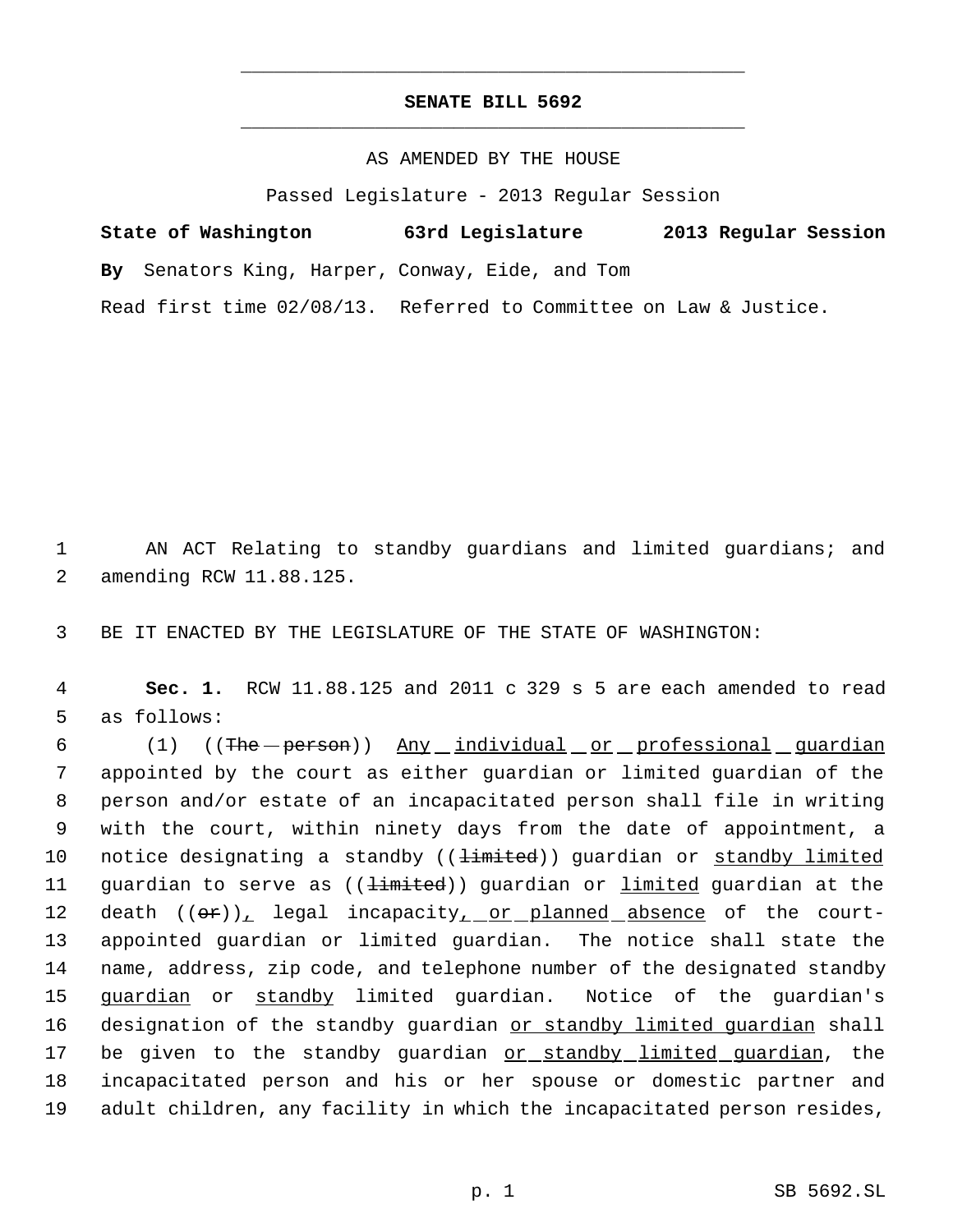1 and any person ((entitled to)) who requested special notice under RCW 2 11.92.150 ((or any person entitled to receive pleadings pursuant to RCW 3  $11.88.095(2)(\frac{1}{1})$ ). ((Such))

 (2)(a) If the regularly appointed guardian or limited guardian dies 5 or becomes incapacitated, then the standby guardian or standby limited guardian shall have all the powers, duties, and obligations of the regularly appointed guardian or limited guardian and in addition shall, within a period of thirty days from the death or adjudication of incapacity of the regularly appointed guardian or limited guardian, file with the superior court in the county in which the guardianship or limited guardianship is then being administered, a petition for appointment of a substitute guardian or limited guardian. Upon the court's appointment of a new, substitute guardian or limited guardian, the standby guardian or standby limited guardian shall make an accounting and report to be approved by the court, and upon approval of 16 the court, the standby guardian or standby limited guardian shall be released from all duties and obligations arising from or out of the guardianship or limited guardianship.

19 ( $(\frac{1}{2})$ ) (b) Letters of guardianship shall be issued to the standby 20 guardian or standby limited guardian upon filing an oath and posting a 21 bond as required by RCW 11.88.100 ((as now or hereafter amended)). The 22 oath may be filed prior to the regularly appointed guardian's or 23 limited guardian's death or incapacity. The standby guardian or 24 standby limited guardian shall provide notice of such appointment 25 ((shall be provided)) to the ((standby guardian, the)) incapacitated 26 person and his or her spouse or domestic partner and adult children, 27 ((and)) any facility in which the incapacitated person resides, and any 28 person who requested special notice under RCW 11.92.150.

29 (c) The provisions of RCW 11.88.100 through 11.88.110 ((as now or 30 hereafter - amended) shall apply to standby guardians and standby 31 limited guardians.

 (3)(a) A standby guardian or standby limited guardian may assume some or all of the duties, responsibilities, and powers of the guardian or limited guardian during the guardian's or limited guardian's planned 35 absence. Prior to the commencement of the guardian's or limited guardian's planned absence and prior to the standby guardian or standby limited guardian assuming any duties, responsibilities, and powers of the guardian or limited guardian, the guardian or limited guardian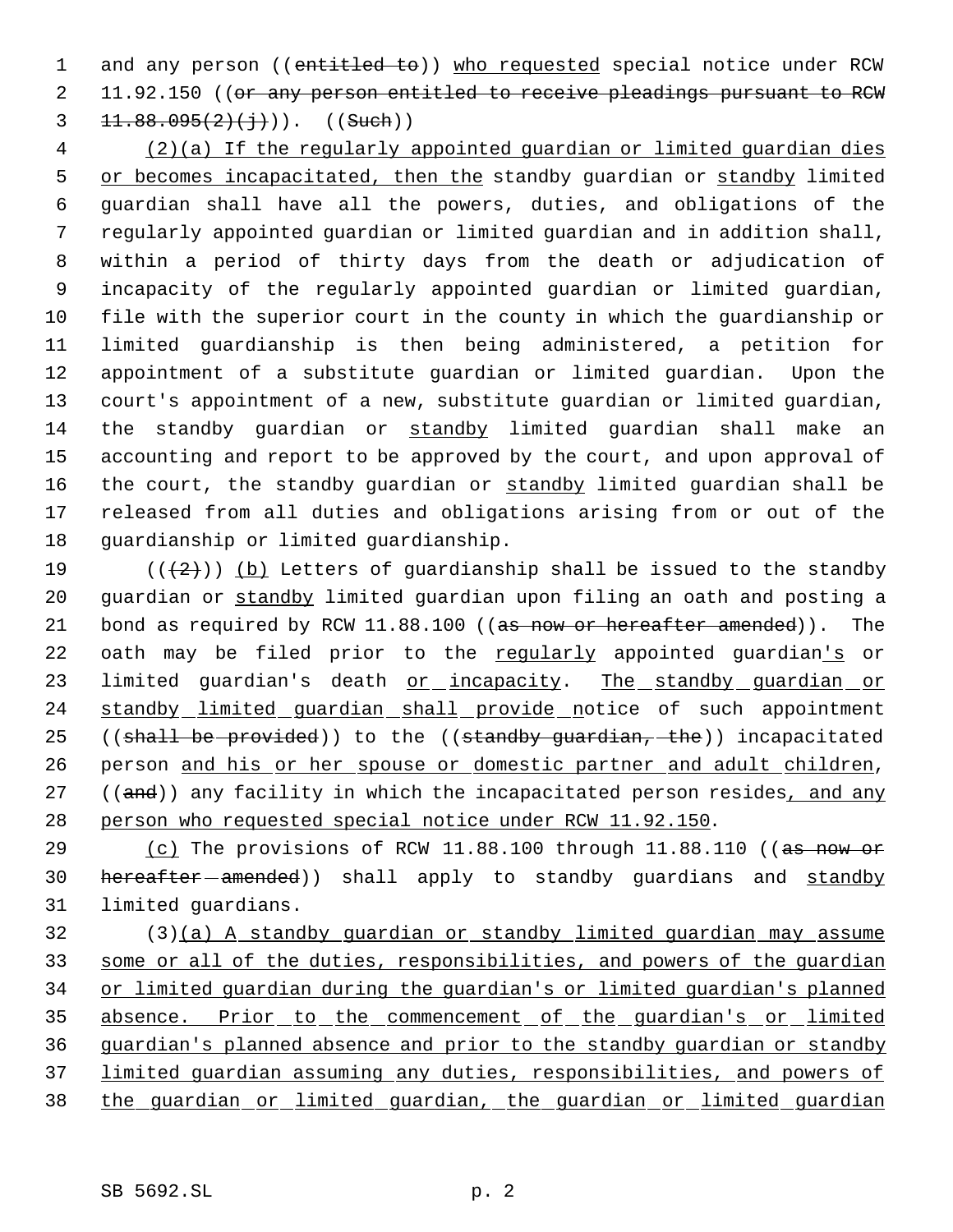1 shall file a petition in the superior court where the guardianship or 2 limited guardianship is being administered stating the dates of the 3 planned absence and the duties, responsibilities, and powers the 4 standby guardian or standby limited guardian should assume. The 5 guardian or limited guardian shall give notice of the planned absence 6 petition to the standby guardian or standby limited guardian, the 7 incapacitated person and his or her spouse or domestic partner and 8 adult children, any facility in which the incapacitated person resides, 9 and any person who requested special notice under RCW 11.92.150.

 (b) Upon the conclusion of the hearing on the planned absence petition, and a determination by the court that the standby guardian or standby limited guardian meets the requirements of RCW 11.88.020, the 13 court shall issue an order specifying: (i) The amount of bond as required by RCW 11.88.100 through 11.88.110 to be filed by the standby 15 guardian or standby limited guardian; (ii) the duties, 16 responsibilities, and powers the standby guardian or standby limited 17 guardian will assume during the planned absence; (iii) the duration the standby guardian or standby limited guardian will be acting; and (iv) the expiration date of the letters of guardianship to be issued to the standby guardian or standby limited guardian.

21 (c) Letters of guardianship consistent with the court's determination under (b) of this subsection shall be issued to the standby guardian or standby limited guardian upon filing an oath and posting a bond as required by RCW 11.88.100. The standby guardian or standby limited guardian shall give notice of such appointment to the 26 incapacitated person and his or her spouse or domestic partner and adult children, any facility in which the incapacitated person resides, 28 and any person who requested special notice under RCW 11.92.150.

29 (d) The provisions of RCW 11.88.100 through 11.88.110 shall apply 30 to standby guardians and standby limited guardians.

31  $(4)$  In addition to the powers of a standby (( $\pm imited$ )) guardian or 32 standby limited quardian as noted in  $((\text{subsection} - \{1\} - \text{of}))$  this 33 section, the standby ((<del>limited</del>)) guardian or standby limited guardian 34 shall have the authority to provide timely, informed consent to 35 necessary medical procedures, as authorized in ((RCW 11.92.040 as now 36 or hereafter amended)) RCW 11.92.043, if the guardian or limited